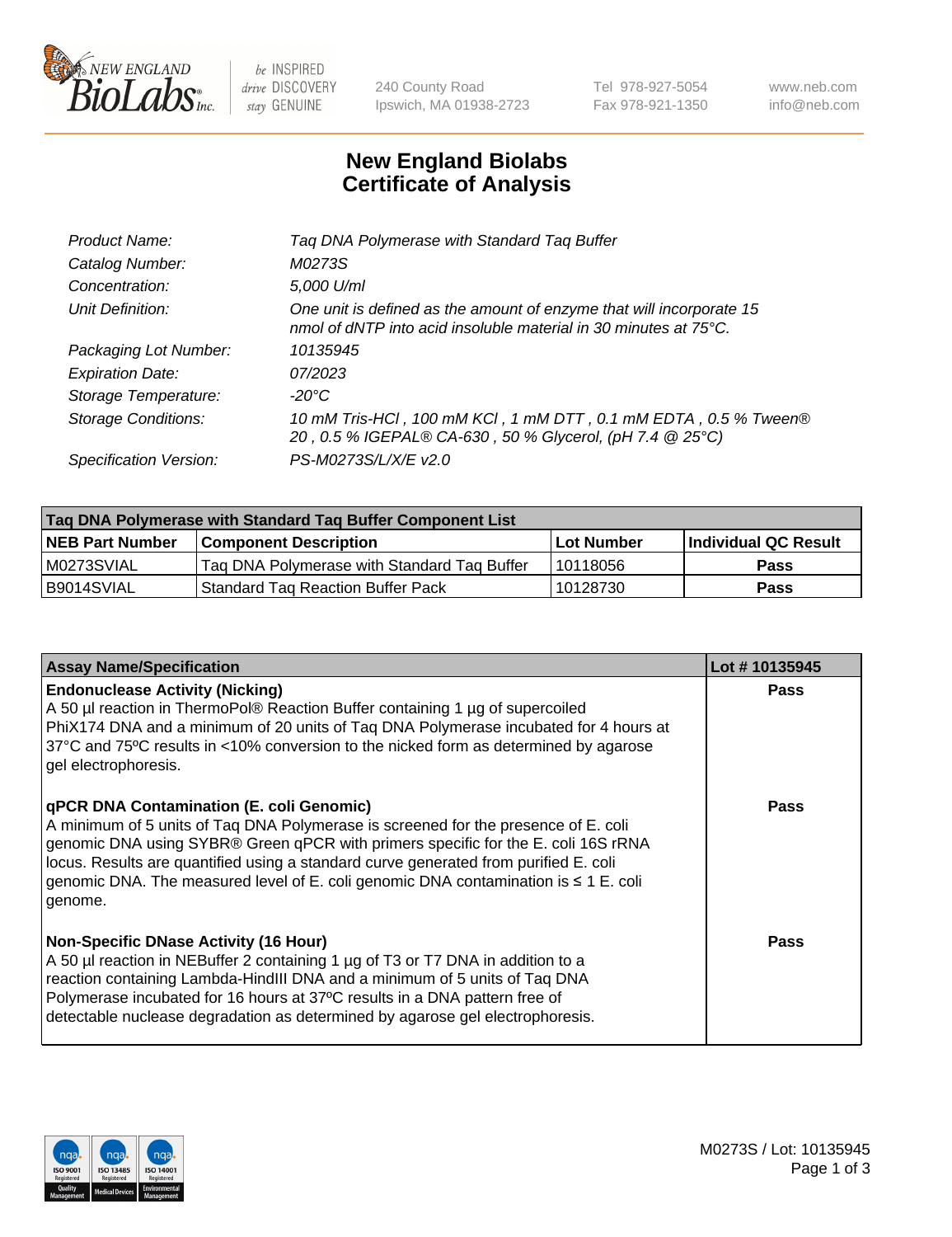

be INSPIRED drive DISCOVERY stay GENUINE

240 County Road Ipswich, MA 01938-2723 Tel 978-927-5054 Fax 978-921-1350

www.neb.com info@neb.com

| <b>Assay Name/Specification</b>                                                                                                                                                                                                                                                                                                                           | Lot #10135945 |
|-----------------------------------------------------------------------------------------------------------------------------------------------------------------------------------------------------------------------------------------------------------------------------------------------------------------------------------------------------------|---------------|
| Single Stranded DNase Activity (FAM-Labeled Oligo)<br>A 50 µl reaction in ThermoPol® Reaction Buffer containing a 10 nM solution of a<br>fluorescent internal labeled oligonucleotide and a minimum of 25 units of Taq DNA<br>Polymerase incubated for 30 minutes at 37°C and 75°C yields <10% degradation as<br>determined by capillary electrophoresis. | Pass          |
| PCR Amplification (5.0 kb Lambda DNA)<br>A 50 µl reaction in Standard Taq Reaction Buffer in the presence of 200 µM dNTPs and<br>0.2 µM primers containing 5 ng Lambda DNA with 1.25 units of Taq DNA Polymerase for<br>25 cycles of PCR amplification results in the expected 5.0 kb product.                                                            | <b>Pass</b>   |
| <b>Phosphatase Activity (pNPP)</b><br>A 200 µl reaction in 1M Diethanolamine, pH 9.8, 0.5 mM MgCl2 containing 2.5 mM<br>p-Nitrophenyl Phosphate (pNPP) and a minimum of 100 units Taq DNA Polymerase<br>incubated for 4 hours at 37°C yields <0.0001 unit of alkaline phosphatase activity<br>as determined by spectrophotometric analysis.               | Pass          |
| <b>Protein Purity Assay (SDS-PAGE)</b><br>Taq DNA Polymerase is ≥ 99% pure as determined by SDS-PAGE analysis using Coomassie<br>Blue detection.                                                                                                                                                                                                          | Pass          |
| <b>RNase Activity (Extended Digestion)</b><br>A 10 µl reaction in NEBuffer 4 containing 40 ng of a 300 base single-stranded RNA<br>and a minimum of 1 µl of Taq DNA Polymerase is incubated at 37°C. After incubation<br>for 16 hours, >90% of the substrate RNA remains intact as determined by gel<br>electrophoresis using fluorescent detection.      | Pass          |

This product has been tested and shown to be in compliance with all specifications.

One or more products referenced in this document may be covered by a 3rd-party trademark. Please visit <www.neb.com/trademarks>for additional information.